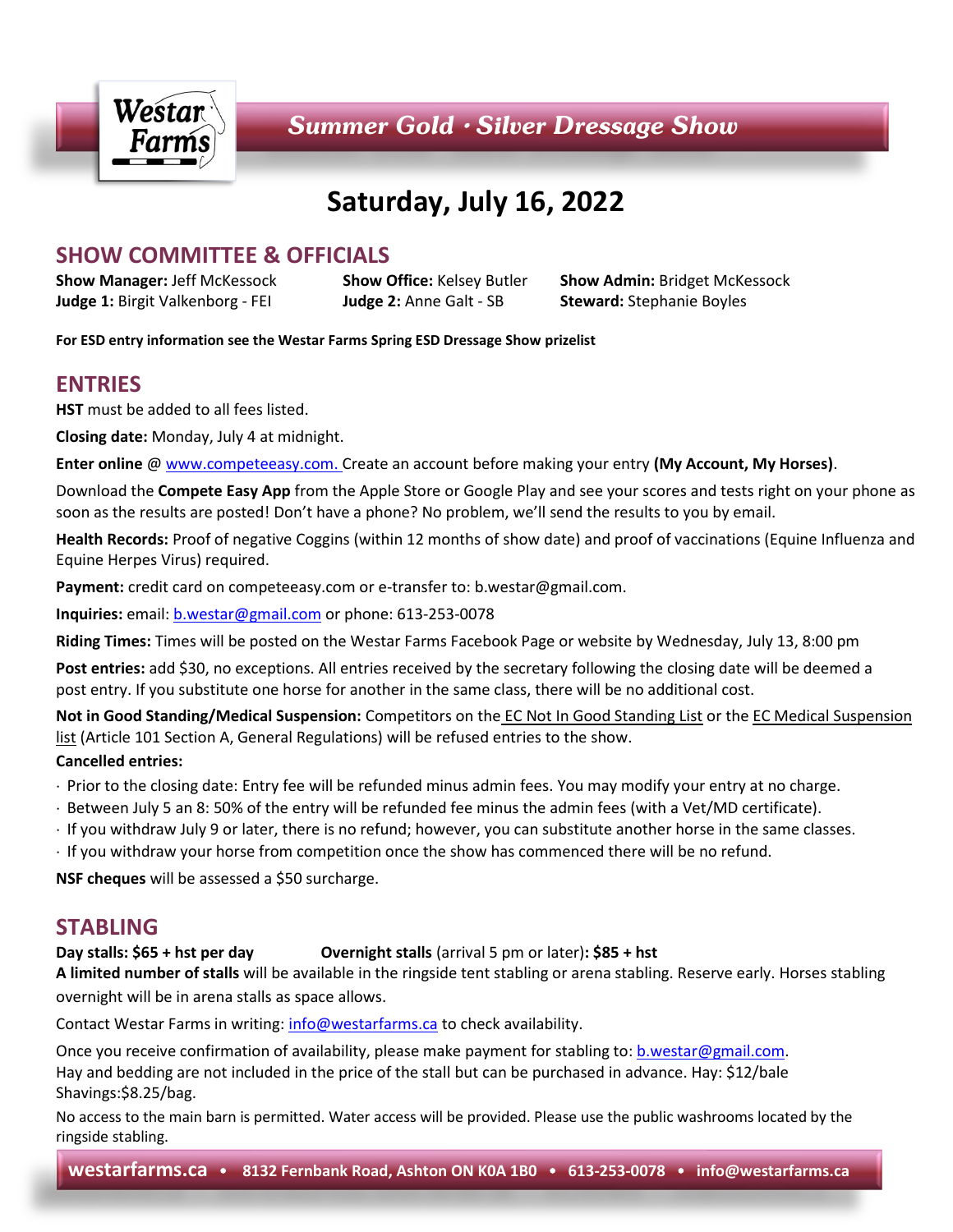#### **HUMAN & HORSE HEALTH & SAFETY**

In an effort to provide a safe and healthy environment for humans and horses, Westar Farms continues to maintain a number of biosecurity measures.

#### **Human Protocols**

We will be following or exceeding all Provincial and local health regulations in effect at the time of the show. Follow our social media posts close to the event day for any updates.

#### **Horse Protocols**

#### *In order to keep your horse and all horses on the show site as safe as possible please observe the following:*

**Proof of Vaccines:** Please upload an invoice or a letter from your veterinarian indicating the horse's show name and date of administration of EHV 1 & 4 and Equine Influenza, administered within 6 months, but more than 7 days, before the show date (as per EC A519). Competitors failing to meet this requirement will not be permitted entry. **Coggins:** Proof of current negative Coggins test must be available upon request.

**Equine Health Attestation:** In making an entry at this show, each owner/trainer attests that, to their best of their knowledge, competing horse(s) under their care have not been in contact with any other horses (away or at their home facility) exhibiting symptoms or signs of illness within the last 14 days. They also agree to share knowledge of any sick or horse displaying symptoms of illness to show management immediately at the show office o[r info@westarfarms.ca.](mailto:info@westarfarms.ca)

**Non- Competing Horses:** Each horse on the property must be declared and have a show number. Be sure to register any non-competing horses or be subject to an additional \$200 fine.

**Site Entry & Biosecurity:** Site entry will be subject to provincial guidelines at the time of competition. Overnight braiders are asked to sign-in and out. In addition to rule A519 Vaccinations, biosecurity measures are in place for horses, it is the braider's responsibility to ensure safe practices are followed if visiting multiple barns. All grooms, trainers and competitors are also responsible to follow safe practices if visiting more than one barn and are expected to limit their traffic footprint to their own stable area. The stabling is closed to spectators.

# **Working Together – Healthy People & Horses**

- Follow all provincial and local health guidelines in effect at the time of the competition.
- Practice frequent hand washing
- Review and ensure you are prepared for quick implementation of an isolation plan at our competition grounds and/or at your home farm or facility.
- Isolate horses at first signs or symptoms of respiratory illness and contact your vet immediately.
- Any horses with a fever over 39C should isolate in separate facilitates on the competition grounds or at separate veterinary facility off-site.
- Keep separate feed buckets, brushes, rags, and tack/equipment for each horse.
- Ask your veterinarian about appropriate sanitizing solutions.
- Eliminate communal or shared water troughs and buckets.
- Practice hand washing in between handling horses.
- Maintain social distancing for horses; avoid nose-to-nose contact with other horses.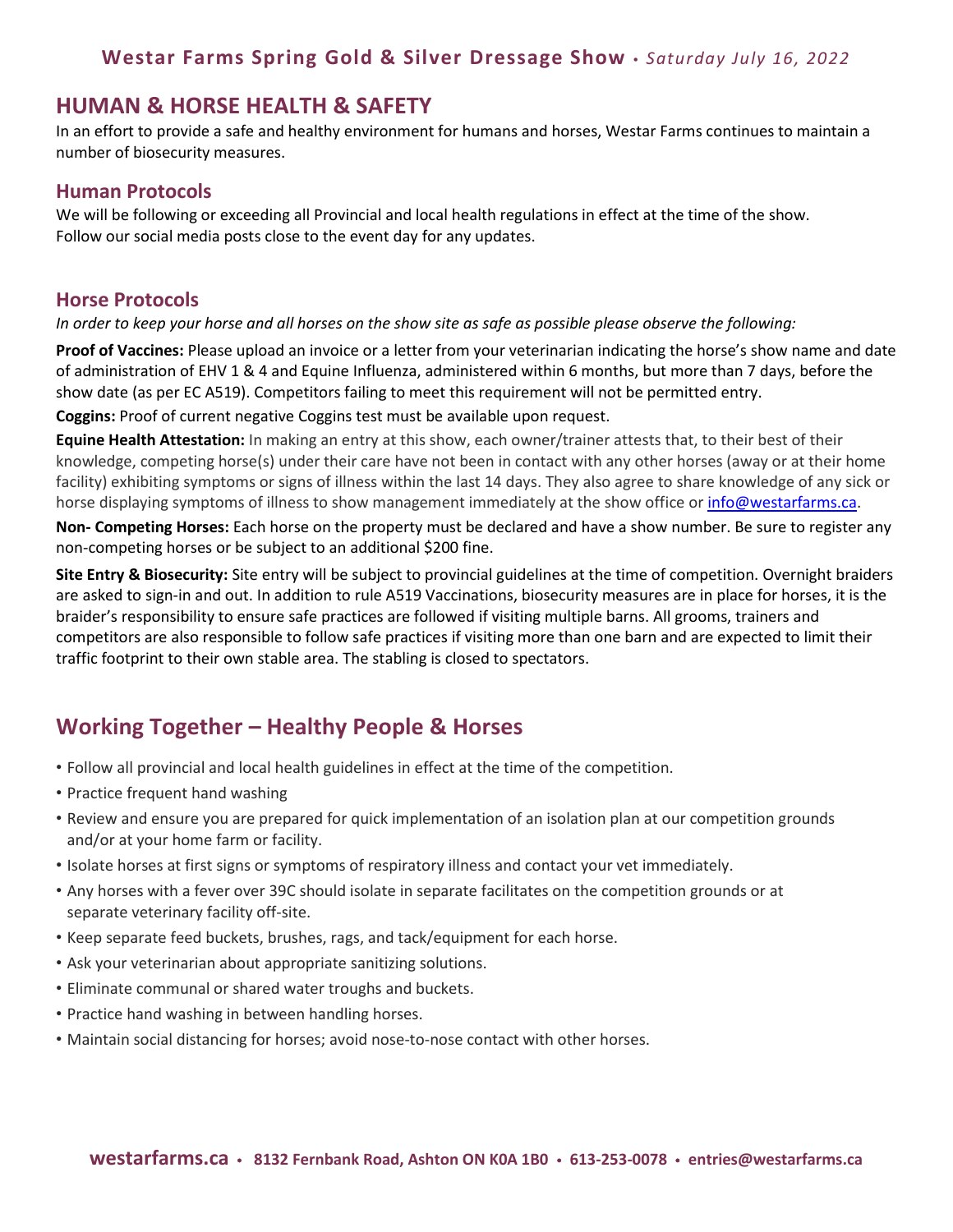The Westar Farms Spring Dressage competition is sanctioned as a Gold and Silver competition member of Equestrian Canada (EC) 11 Hines, Suite 201, Ottawa, Ontario, K2K 2X1 and is governed by the rules of EC.

# **EQUESTRIAN CANADA STATEMENT OF PRINCIPLE**

#### **ALL PERSONS SHALL BE COMMITTED TO:**

- Upholding the welfare of all horses, regardless of value, as a primary consideration in all activities.
- Requiring that horses be treated with kindness, respect and compassion, and that they never be subjected to mistreatment.
- Ensuring that all Equestrians including owners, trainers and competitors. or their respective agents, use responsible care in the handling, treatment and transportation of their own horses as well as horses placed in their care for any purpose.
- Providing for the continuous well-being of horses by encouraging routine inspection and consultation with health care professionals and competition officials to achieve the highest possible standards of nutrition, health, comfort, and safety as a matter of standard operating procedure.
- Providing current information on Code of Practice for the Care and Handling of Equines and other equine health and welfare initiatives.
- Continuing to support scientific studies on equine health and welfare.
- Requiring owners, trainers and competitors to know and follow their sanctioning organization's rules, and to work within industry regulations in all equestrian competitions
- Actively promoting the development and adherence of competition rules and regulations that protect the welfare of the horse.
- The standard by which conduct or treatment will be measured is that which a person who is informed and experienced in generally accepted equine training and competition procedures would determine to be neither cruel, abusive, nor inhumane.

# **GENERAL RULES & REGULATIONS**

- Every class offered herein, which is covered by the rules and specifications of the current rules of EC and will be held and judged in accordance with the EC Rule Book (A602.2). All questions not covered by these rules shall be decided by the show management, whose decision will be final.
- $\cdot$  Per Article A801, every entry at an EC-sanctioned competition shall constitute an agreement by the person(s) responsible that the owner, lessee, trainer, manager, agent, coach, driver or rider and horse shall be subject to the EC constitution and all rules of EC and any additional rules set by the competition. It is the responsibility of all individuals participating in any capacity in EC-sanctioned competitions to be knowledgeable regarding the EC constitution and the applicable rules of EC and the additional rules, if any, imposed by the competition. Do not participate in this EC- sanctioned competition in any capacity if you do not consent to be bound by the constitution and rules of EC and any additional rules imposed by the competition (A602.7).
- When registering for EC sanctioned competitions, athletes must indicate the name of their coach on the entry form or specify that they are self-coached. Coaches from other countries, must be in good standing with their home federation and must declare/have proof of insurance. See Rules of Equestrian Canada, Section A, General Regulations, Article 102, Safe Sport Environments. (A602.9).
- $\cdot$  Any horse entered in any class at a competition may be selected for equine medication control testing while at the event location. (A602.5)
- All horses attending Equestrian Canada sanctioned competitions must have met the requirements of Article A519, Vaccinations. See Rules of Equestrian Canada, Section A, General Regulations, Article A519, Vaccinations. (A602.8)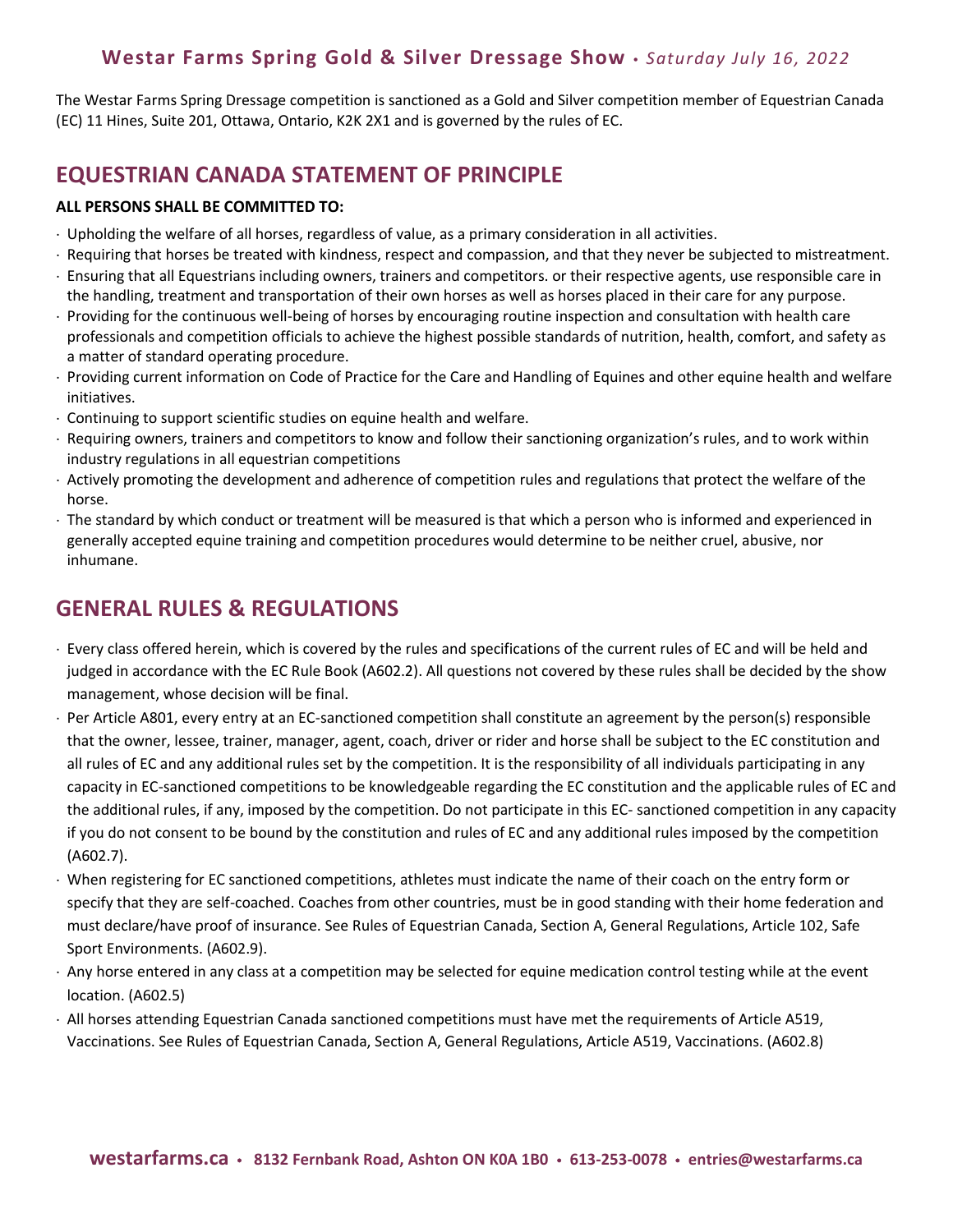### **MEMBERSHIP RULES**

**Rider/Owner/Coach/Person Responsible:** have a current provincial membership (OE or equivalent - [Join OE\)](https://ontarioequestrian.ca/membership/) and EC sport license [\(Join EC\)](https://www.equestrian.ca/programs-services/licences/join-renew) at the level of the classes in which they intend to compete or coach. If the rider or owner of the horse/pony does not have a minimum EC Sport License at the Level in which they intend to compete, they will be required to purchase a temporary membership prior to or the show. Their points will not count for this show with a temporary EC Sport License.

**[EC Horse Recording:](https://www.equestrian.ca/programs-services/horseid)** All Canadian entries are required to hold an EC Horse Recording and have paid the EC Horse Recording annual Activation Fee to compete, or if owned by a temporary sport license holder, a Temporary Horse Registration form must be purchased at each competition entered. Foreign entries must sign an affidavit. (A602.4). Their points will not count for this show with a temporary EC Horse Recording.

**Adult Amateur riders** must have Amateur Status on their Equestrian Canada membership card.

#### **SHOW RULES**

The show committee reserves the right to govern all conditions of the show, including the right to refuse entries based on EC rules. Questions not covered by these rules shall be decided by the show committee and steward and their decisions will be final.

**Access to show site:** For the safety of competitors and horses, we are requesting that competitors limit the number of people coming onsite with them to essential personnel only, such as parents, coach, groom and/or one other. The main barn is offlimits to all including those using the arena stabling.

**Show Office:** Open 1.5 hours before the start of competition. There is no indoor access. Please use the 'drive thru' window on the south side.

**Competition Rings:** 20 x 60 m

**Stabling Area:** Only owners, trainers and grooms of stabled horses are permitted in the stabling area. Please do not touch horses other than those under your care. Wash hands frequently and try not to share equipment between horses.

**Class changes:** No class changes permitted within 48 hours of show start. Horse substitution in same classes may be permitted at the discretion of the organizing committee.

**Competition number:** must be worn at all times on the show grounds while mounted. Pick up available outside the show office. At the end of your show day, please deposit numbers into the bin provided outside the office.

**Headgear:** All athletes, regardless of age or level of competition must wear properly filled and fastened approved protective head gear at all times when mounted at any EC-sanctioned Dressage competition at the event location (A905).

**Report to the steward**: All riders must report to the steward immediately following their test for a tack check. Failing to report will result in elimination from that class. In the event of Random Tack checks it is the responsibility of the rider to check with the steward if they had been selected. For full information on Tack Checks see Dressage E. 4. 16

**Maximum tests per day:** A horse/rider combination may compete in any two, but only two consecutive levels and a maximum of four tests per day, including the freestyle for Introductory, Training and First levels, and three tests per day including the freestyle for Second, Third and Fourth levels and all FEI tests.

**Hors Concours:** Horses may be entered hors concours (non-competitive). Hors concours entries are not eligible for prizes, placing or awards. Such entries must pay \$50 per test entered, and are subject to all EC rules, including having EC horse identification. A horse may compete both as an hors concours entry and a competitive entry. The maximum number of tests still applies. No cross entering between Junior, Amateur and Open is allowed if an hors concours test is ridden.

**Para-Equestrian classes** will be governed by EC Para rules (Section E Dressage Rulebook). Please submit copy of classification documentation and Para Grade.

**Westar Farms and all its volunteers, Officials and employees** will not be held responsible for any loss, damage or injury incurred to person, animal, or personal property while on the show grounds.

**Lunging**: permissible only in assigned areas. No lunging in the warm-up ring.

**Protests:** must be made in writing within 48 hours of the completion of competition and accompanied by a deposit of \$200.00 cash or certified cheque payable to Equestrian Canada. (See EC Rules).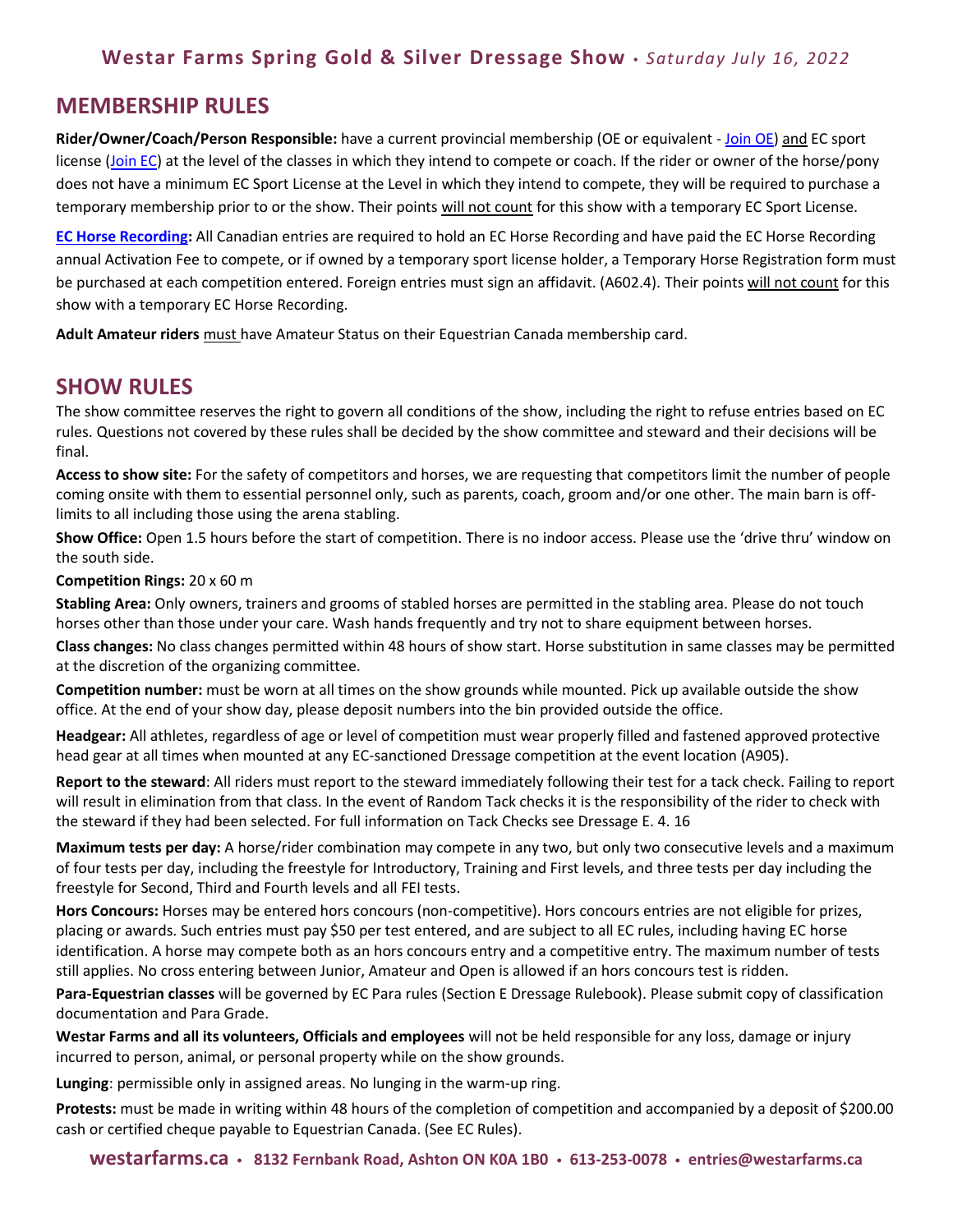# **ADMINISTRATION FEES**

| <b>SHOW FEES</b>                     | <b>GOLD</b>                                   | <b>SILVER</b> |
|--------------------------------------|-----------------------------------------------|---------------|
| Admin Fee (includes biosecurity fee) | \$60                                          | \$60          |
| Medic Fee                            | \$15/rider                                    | \$15/rider    |
| Dressage Canada Levy                 | \$10/entry                                    | \$10/entry    |
| Drug test fee                        | \$7.00/horse                                  | \$7.00/horse  |
| Late entry fee                       | \$40 (accepted only if space available)       |               |
| Returned Cheque fee                  | \$50                                          |               |
| Scratch between July 5 and 8         | 50% refund less admin fee with yet or medical |               |
|                                      | certificate                                   |               |
| Scratch July 9 or later              | No refunds (may substitute horse)             |               |

**CLASSES & FEES** All fees listed are per class and hst must be added.

#### **Gold Classes – 20 x 60 arena**

| <b>EC CLASSES &amp; DIVISIONS</b> | <b>Test</b>    | <b>Entry Fee</b> |
|-----------------------------------|----------------|------------------|
| Introductory                      | USDF Test A, B | \$55             |
| <b>Training Level</b>             | USDF Test 1, 3 | \$55             |
| <b>First Level</b>                | USDF Test 1, 3 | \$60             |
| Second Level                      | USDF Test 1, 3 | \$60             |
| <b>Third Level</b>                | USDF Test 1, 3 | \$65             |
| <b>Fourth Level</b>               | USDF Test 1, 3 | \$65             |
| EC TOC                            |                | \$65             |
| <b>EC Para TOC</b>                | <b>TOC</b>     | \$65             |
| <b>EC Freestyle</b>               |                | \$75             |
|                                   |                |                  |
| <b>FEI CLASSES</b>                | <b>Tests</b>   | <b>Entry Fee</b> |
| FEI Children's, Pony, JR, YR, U25 | TOC 1, TOC 2   | \$80             |
| FEI Prix St. Georges              | <b>PSG</b>     | \$85             |
| <b>FEI Grand Prix</b>             | GP             | \$85             |
| <b>FEI Para</b>                   | <b>TOC</b>     | \$85             |
| FEI TOC                           | <b>TOC</b>     | \$85             |
| <b>FEI Freestyle</b>              |                | \$85             |
| <b>MISCELLANEOUS CLASSES</b>      | <b>Tests</b>   | <b>Entry Fee</b> |
| Pony Cup TOC                      |                | \$55             |

#### **Silver Classes – 20 x 60 arena**

| <b>EC CLASSES &amp; DIVISIONS</b>        | <b>Tests</b>        | <b>Entry Fee</b> |
|------------------------------------------|---------------------|------------------|
| Introductory                             | USDF Test A, B      | \$50             |
| <b>Training Level</b>                    | USDF Test 1, 3      | \$50             |
| <b>First Level</b>                       | USDF Test 1, 3      | \$55             |
| Second Level                             | USDF Test 1, 3      | \$55             |
| Third Level                              | USDF Test 1, 3      | \$60             |
| Fourth Level                             | USDF Test 1, 3      | \$60             |
| EC TOC                                   | <b>TOC</b>          | \$60             |
| EC Para TOC                              | <b>TOC</b>          | \$60             |
| <b>EC Freestyle</b>                      |                     | \$75             |
| Masters (Riders 60 yrs +)                | TOC - EC or FEI     | \$55             |
| <b>FEI Classes</b>                       | <b>Tests</b>        | <b>Entry Fee</b> |
| FEI Youth (FEI JR, YR, Child, Pony, U25) | <b>TOC 1, TOC 2</b> | \$75             |
| FEI TOC 1 or TOC 2                       | <b>TOC 1, TOC 2</b> | \$85             |